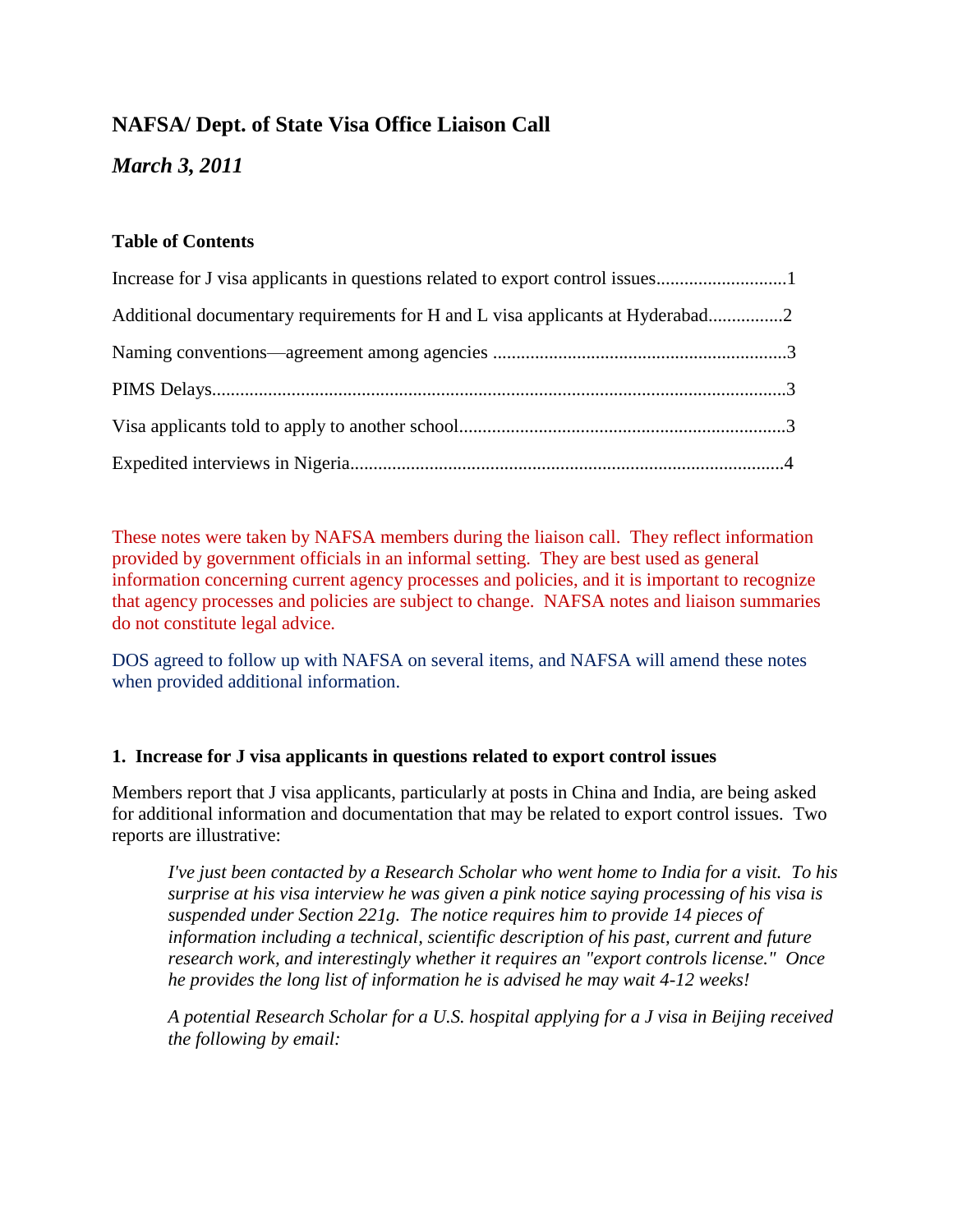*For your visa application, please provide a letter from the U.S. hospital confirming offer of visiting scholar research and a letter from inviting collaborator that that:*

*1. Explains the goals of you/the applicant's research work.*

*2. Describes, if any, export-controlled technology and/or information that will be shared with, or be exposed to applicant.*

*3. States sources and amounts of any U.S. government money or funding from U.S. corporations assisting the U.S. government to be used to support the work.*

*4. States if applicant will participate in or have access to U.S. government projects, even on an extra-curricular basis.*

*5. States explicitly whether such project or research to be performed is open to non-U.S. citizen*

Can you shed any light on the purpose of these additional requirements? How are consulates utilizing the information obtained (for example, if the applicant is working on research partially funded by a U.S. government agency, what will be the impact of this information on the visa application?). Can we expect to see them implemented at all embassies and consulates? Do you anticipate that they will be applied to visa applicants in other categories as well?

DOS was unable to provide much information about this but agreed to look into it further and provide additional information. DOS did state that the 4 - 12 week waiting time estimate is a standard statement and rather conservative. It is not the norm, and only a special case would take 12. The DOS goal is to process much more quickly, and at present administrative processing takes about 10 days on average. Students and EVs are always expedited (Note: it is unclear whether this means that visa appointments or administrative processing is expedited). DOS consular affairs policy is that interviews and administrative processing are to be expedited if DOS is aware of need for expedite. Applicants and advisors should notify the post through its email box when expedite is necessary. DOS stated that travelers should visit the embassy website prior to travel to be advised of the possibility that such documents and information might be required. When asked about the DOS cable on validity periods for SAOs, which seems to have been removed from the DOS website, DOS confirmed that it had been removed but could not confirm that the validity periods stated were no longer in effect.

#### **2. Additional documentary requirements for H and L visa applicants at Hyderabad**

Recently, the U.S. Consulate in Hyderabad, India added to the list of requirements for H and L visa applicants employer information (such as tax returns, state wage data and lists of all employees of the organization, their salaries and immigration status) beyond that required at other posts [\(http://hyderabad.usconsulate.gov/advance\\_doc\\_submission2.html\)](http://hyderabad.usconsulate.gov/advance_doc_submission2.html).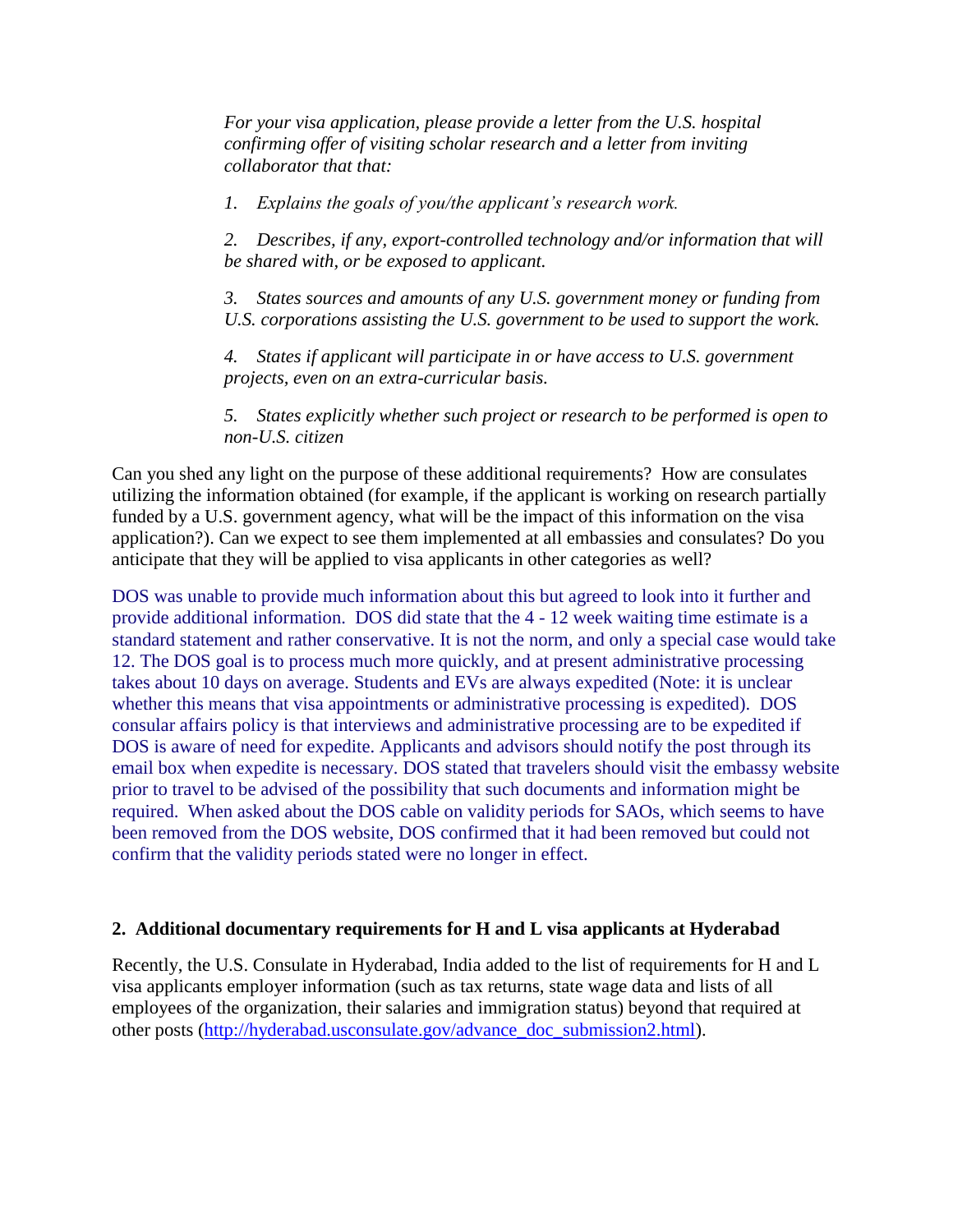Can you shed any light on the new requirements and their purpose? How are consulates utilizing the information obtained (for example, how would a university's financial statements affect the visa application?). Can we expect to see them implemented at all embassies and consulates?

NAFSA described the problems with requiring, for example, state wage data for all employees of a large university or an income tax return. DOS agreed to look into these requirements (the representative on the call handles the student and exchange visitor portfolios, and not the H-1B portfolio).

#### **3. Naming conventions—agreement among agencies**

In prior liaison calls, we have discussed the value of consistent naming conventions among agencies. Has there been any update to 9 FAM Appendix F, Section 500 (Guides on Proper Names and Name Citing)? Can you provide an update concerning the collaboration between DOS and SEVP on the naming conventions issue?

NAFSA clarified that a key concern is that removal of 9 FAM App F Sec 500 by DOS leaves advisors with no written guidance. DOS confirmed that it has been in communication with SEVP about SEVIS II and the issue of naming conventions and the need for consistency. DOS agreed to consider making available an extract from the 9 FAM Sec 500 that might be address some common issues. DOS stated that, in general, its guidance is to enter the name as it appears on the passport.

### **4. PIMS Delays**

Members have reported an increase in the number of PIMS-related delays recently. Have PIMS updates been taking longer at certain posts? We have recent reports concerning delays in Amsterdam, Singapore and Frankfurt.

DOS reiterated the interagency cooperation involved in PIMS. It is not aware of any posts experiencing consistent PIMS delays but agreed to look into this issue.

### **5. Visa applicants told to apply to another school**

How can members best advocate for visa applicants who are told by a consular officer to apply to another school? For example, an applicant for an F visa recently reported:

*"I had my visa interview today. The first question asked was to which all universities I had applied. I said that I applied to 3 universities in the US namely ERAU, FIT and MST. Next I was asked about my parents' professions and how I intend to do my funding. I was then asked why I didn't apply to the university in Virginia to which I replied that after searching on the internet I had gathered information that ERAU is the best for my desired course. It was said that I should have applied to Virginia as it is a better university and then my visa was rejected."*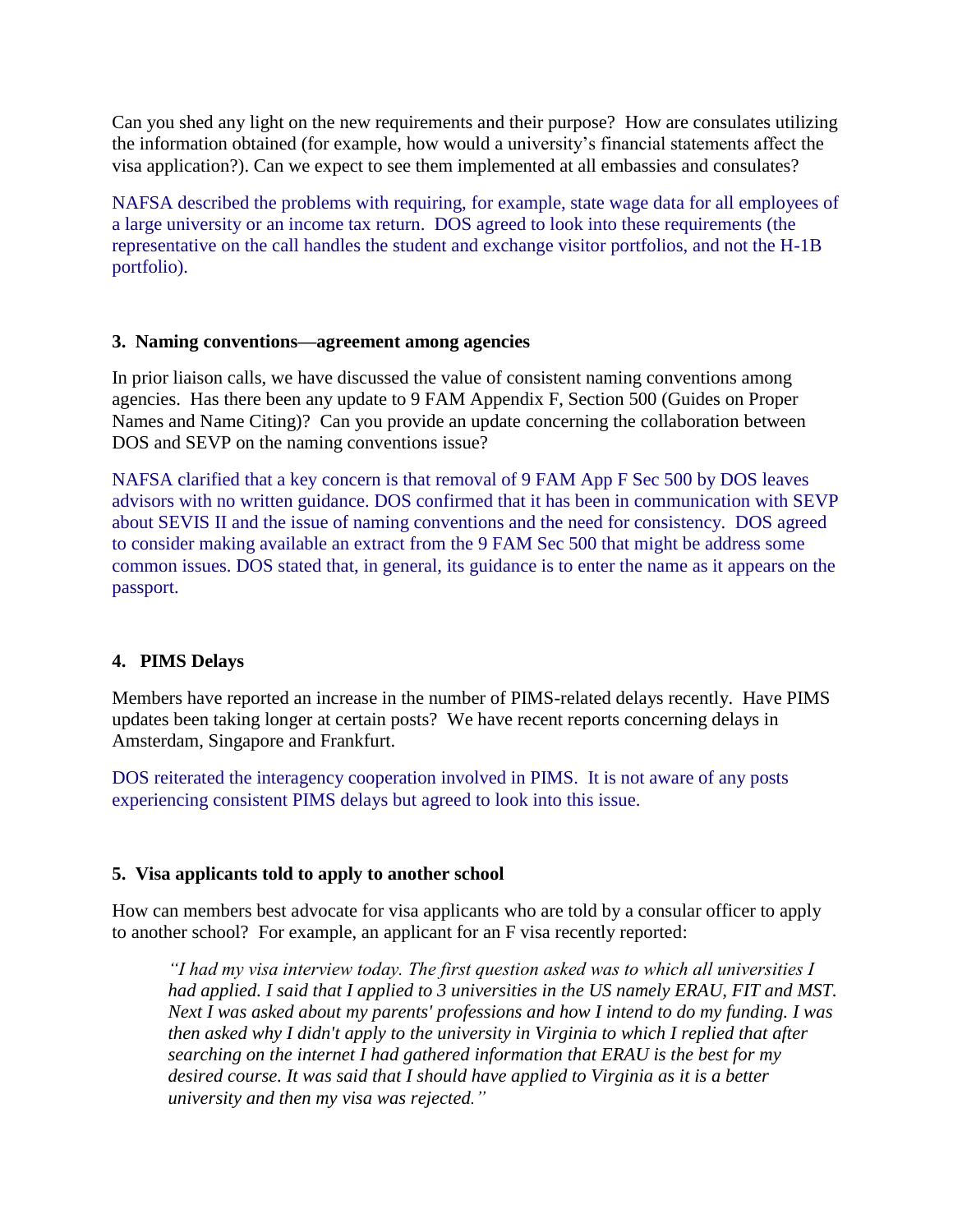NAFSA recognizes and appreciates the Department's efforts to discourage consular officers from discounting students' decisions concerning schools (for example, in the Student and Exchange Visitor Visa Update ‐ April 2010 (Reference Document: STATE 047061, 05/10). May we provide reports concerning specific incidents to you for follow-up?

DOS confirmed that it is not acceptable for an applicant to be denied based on school choice. DOS reminded that sometimes a visa applicant may misunderstand the basis for a visa denial and acknowledged that the confidential nature of the visa interview make it difficult and frustrating for those advocating on behalf of an applicant. DOS clarified, though, that such a visa denial—if this report is accurate—is contrary to DOS policy and the guidance that consular officers receive regularly. DOS explained that case notes are reviewed daily by the consular manager, and the manager reviews with the officer the proper grounds for refusal as well as proper questions to ask in an interview. DOS confirmed that the next cable concerning student and exchange visitor visas will include guidance not to deny a visa application simply on the basis of the school chosen by the applicant. DOS noted that today's discussion on this issue was useful since the cable is in preparation and agreed to forward the cable to NAFSA when it is issued.

### **6. Expedited interviews in Nigeria**

Members report that despite the instructions provided on the website of the U. S. Embassy in Nigeria [\(http://nigeria.usembassy.gov/pr\\_12032009.html\)](http://nigeria.usembassy.gov/pr_12032009.html), students requesting an expedited visa appointment have been repeatedly told that expedited appointments are not available. For example:

*" On Mon, Dec 13, 2010 at 12:25 PM, Consular, Abuja [ConsularAbuja@state.gov](mailto:ConsularAbuja@state.gov) wrote: Thank you for your email. Unfortunately, we are unable to accommodate your request for an expedited visa appointment. Due to our case load here in Abuja, we are presently only able to accommodate emergency visa requests in cases of medical necessity or family emergency.*

*The U.S. Embassy appointment system allows visa applicants to schedule their interview appointments at their convenience; we do not schedule visa appointment for applicants. To give individual applicants equal opportunity to make an appointment and to guard against fraud, we have now contracted our appointment system to VFS Global. Dates are available every Monday thru Friday. We regularly add dates or re-open cancelled appointments, so we advise applicants to check the VFS website daily for new appointments as they open. Applicants typically know about events they would like to attend well in advance and can easily schedule an appointment by visiting our website at http://nigeria.usembassy.gov or www.usa-vfsglobal-ng.com*

*Best regards,*

*Correspondence Unit U.S. Embassy, Abuja*